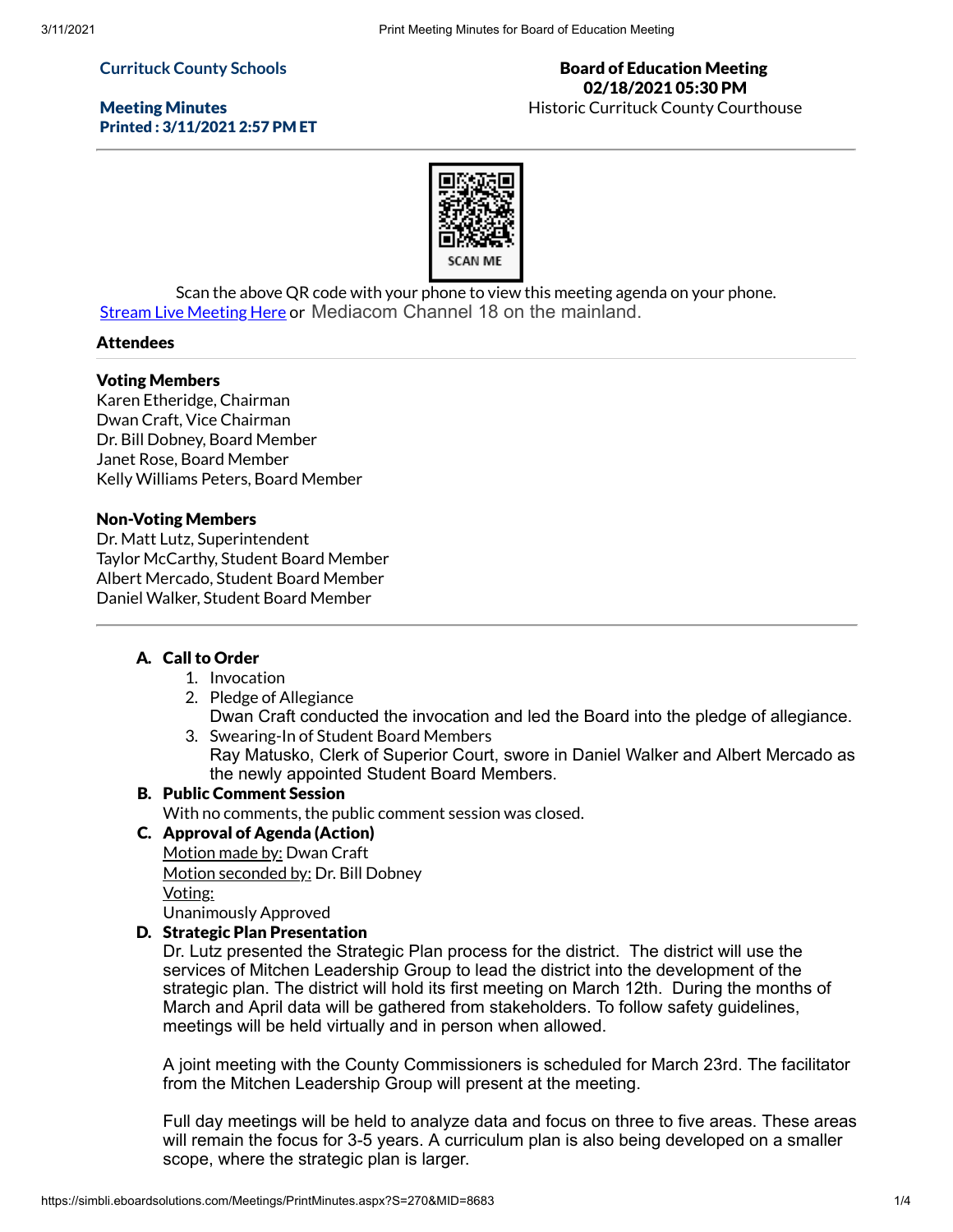Working Groups will also create action teams. A 10-year facility plan was recently conducted and a 10-year growth plan led by NC State will also be conducted. Data from these plans will also be used in the strategic planning.

Dr. Dobney asked about the ability of the BOE to provide input during the strategic planning process. Dr. Lutz said the planning does include BOE input. The joint meeting will also be an opportune time to discuss areas of improvement. Chairman Etheridge asked how the areas of improvement would be selected. Dr. Lutz said it will be part of the facilitated process. Kelly Peters asked about the use of surveys to gather information and Janet Rose asked about the stakeholders and the selection process. Dr. Lutz said team leaders will be selected and there will be ample time for input. Interviews will also be conducted, including each Board member. Dr. Lutz said a Board member may not be able to lead a group but again it will be an open forum for input. Dr. Lutz said a meeting will be held for parents. Mrs. Rose said she would like to see that everyone has an opportunity to provide input. Dr. Lutz stated that facilitators will need to be selected, along with a core group. It will take several meetings to set up the process. Chairman Etheridge said she would like to see everyone working towards one goal but with the opportunity for input.

The contract cost with Mitchen Leadership Group is \$15,000 and will be completed by June 2021.

## E. Budget Amendments (Action)

Larissa York, Finance Officer, presented the Budget Amendments. She said the district's budget is \$50 million. She reviewed the amendments including the purpose codes. Mrs. York told the Board to expect changes and additional amendments.

There was a \$400,000 transfer that was authorized to allow bus drivers to keep working during the pandemic shut down. Dr. Lutz said the Board supported bus drivers and school nutrition workers during the shut down. Dwan Craft asked about the Cares Act funds. Mrs. York said it was directed that the funds were to be spent by December 31, 2021. Exceptions were eventually made to allow the district to use funds throughout the budget. A large Chromebook purchase was made to supply students in grades K through 2.

There was an additional \$300,000 received from the County. At the beginning of the pandemic the County asked the schools to reduce the budget request by \$400,000. The reduction was due to the concerns on how the pandemic would impact tourism dollars. Fortunately the tourism season turned out to be positive so the County was able to replace the majority of the funding cut.

Dr. Dobney asked if the district could expect an increase in lottery funds. Mrs. York was unsure at the time. Motion made by: Dr. Bill Dobney Motion seconded by: Janet Rose Voting: Unanimously Approved

#### F. Revisions to Policy #4400 Attendance (Student) & Policy #7503 Teleworking (Action)

Dr. Lutz presented revisions to policies 4400 Attendance and 7503 Teleworking. The revisions are specific and due to the pandemic when schools were closed and all students were required to receive online instruction. As is, there are struggles with some students and online attendance. The attendance policy will be modified to temporarily allow remote students in grades K-2 receive on and offline instruction. The district understands it is hard to expect K-2 support from parents during the working day. Teachers will continue to work with parents and students in the virtual academy. Grades 3-5 must provide a written excuse and grades 6-12 attendance is no different from in-person instruction. The modification of the language will help to track attendance.

Janet Rose asked if the excessive absences are being tracked. Dr. Lutz said yes through PowerSchool. Mrs. Rose asked about the steps that are taken for excessive absences. Kelly Peters clarified that the revisions were only temporary. Dr Lutz said the attendance policy will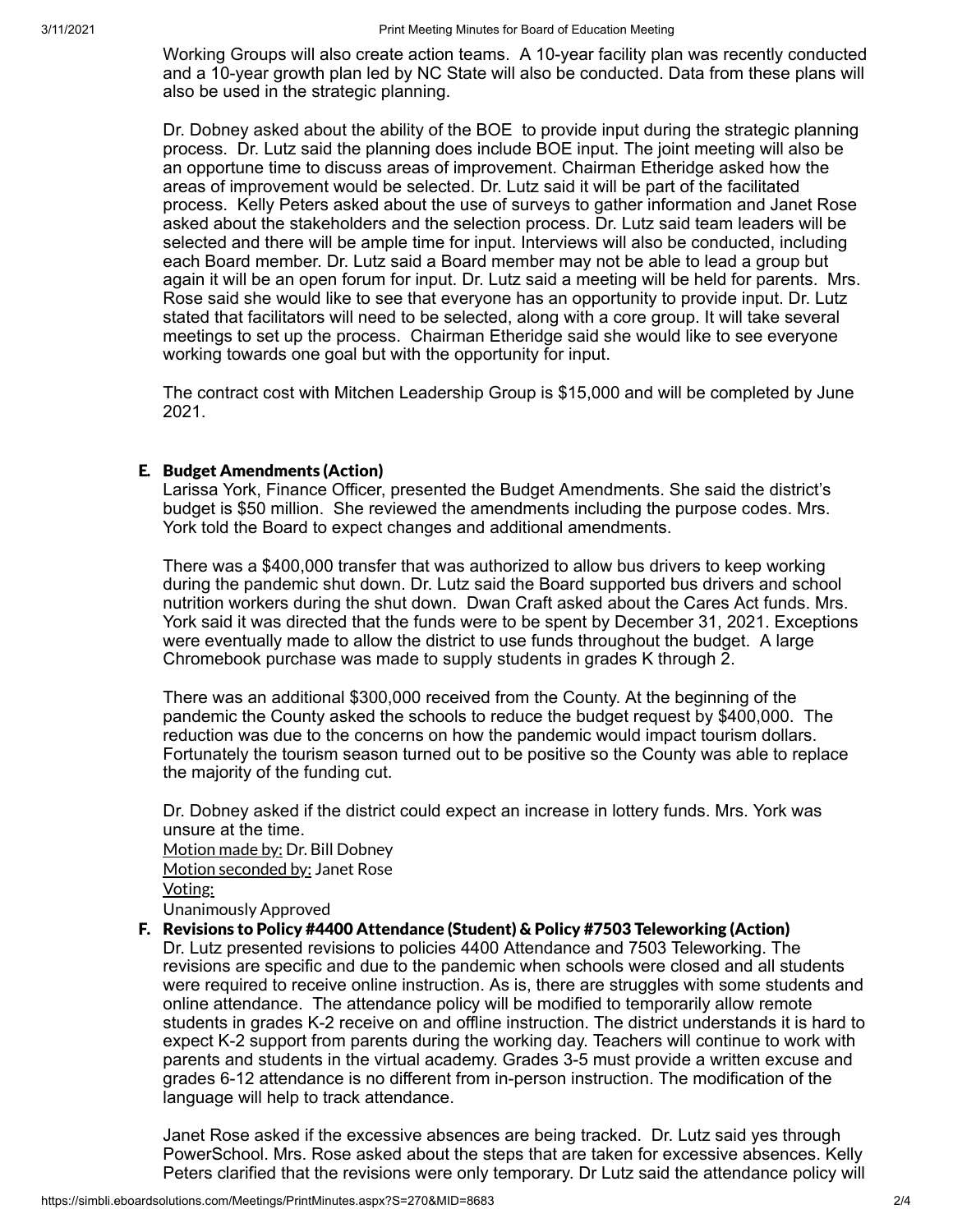be revised completely in time for the new school year beginning this fall. Mrs. Rose said that she has heard of several cases where students are not logging in. Dr. Lutz said the schools are reaching out to those students, especially students who are struggling.

Mrs. Rose asked about option A for reopening the schools. Dr. Lutz said bills are being debated at the state level but currently there is no clear direction. Mrs. Peters said it was her understanding that the state was working on something.

It was explained that language was being removed from Policy 7503 Teleworking because it was in conflict with the district's Policy # 7550- Absences Due to Inclement Weather. Teleworking is to be used in emergency situations when alternative work location typically at the employee's residence.

Revisions to Teleworking Policy - motion by Janet Rose, seconded by Bill Dobney.

Motion made by: Karen Etheridge Motion seconded by: Dwan Craft Voting: Unanimously Approved

## G. Consent Agenda (Action)

Motion made by: Dr. Bill Dobney Motion seconded by: Dwan Craft Voting: Unanimously Approved

- 1. Personnel Report Dated February 18, 2021
	- a. Leave Report Confidential
- 2. Board Meeting Minutes for January 7, 2021
- 3. Board of Education Minutes January 21, 2021
- 4. Beginning Teacher Support Program Plan Revision
- 5. Banking Reconciliations (Informational Only)
- 6. Field Trip Requests (Informational Only):

## H. Information Items

1. Work Session - March 16, 2021- Knapp Professional Learning Center, 4:00 p.m.

2. Board of Education Meeting - March 16, 2021 - Historic Currituck County Courthouse, 6:30 p.m I. Board Members & Superintendent Comments

Dr. Dobney welcomed the new students to the board. He said that former student board member, Mallory Fields, was recently elected into the student government at COA. Several Currituck teachers received grants from the Education Foundation.

Dwan Craft reported on her school visits. Teachers are working hard and she is grateful to represent.

Kelly Peters said she was excited to work with students and looked forward to input. Bus driver appreciation was held at KIES. She thanked all drivers for doing other duties besides driving the buses. She also thanked the custodian for keeping KIES clean.

Janet Rose gave a shout out to Mary Santa for directing an outstanding virtual play. She too was thankful for bus drivers. She congratulated the new student board members and thanked them for being in attendance. The CCHS swim team is doing fantastic under Coach Buzzard. She encouraged everyone to look into adopting a senior for graduation.

Dr. Lutz welcomed the new student board member and added that he looks forward to working with them. A joint meeting with the County Commissioners is scheduled for March 23rd. The district has had COVID cases but were able to keep the schools open. There are several bills and pending legislation concerning the school calendar with a possible start date of Aug. 16th and exams before the holiday break. There is legislation in the works for